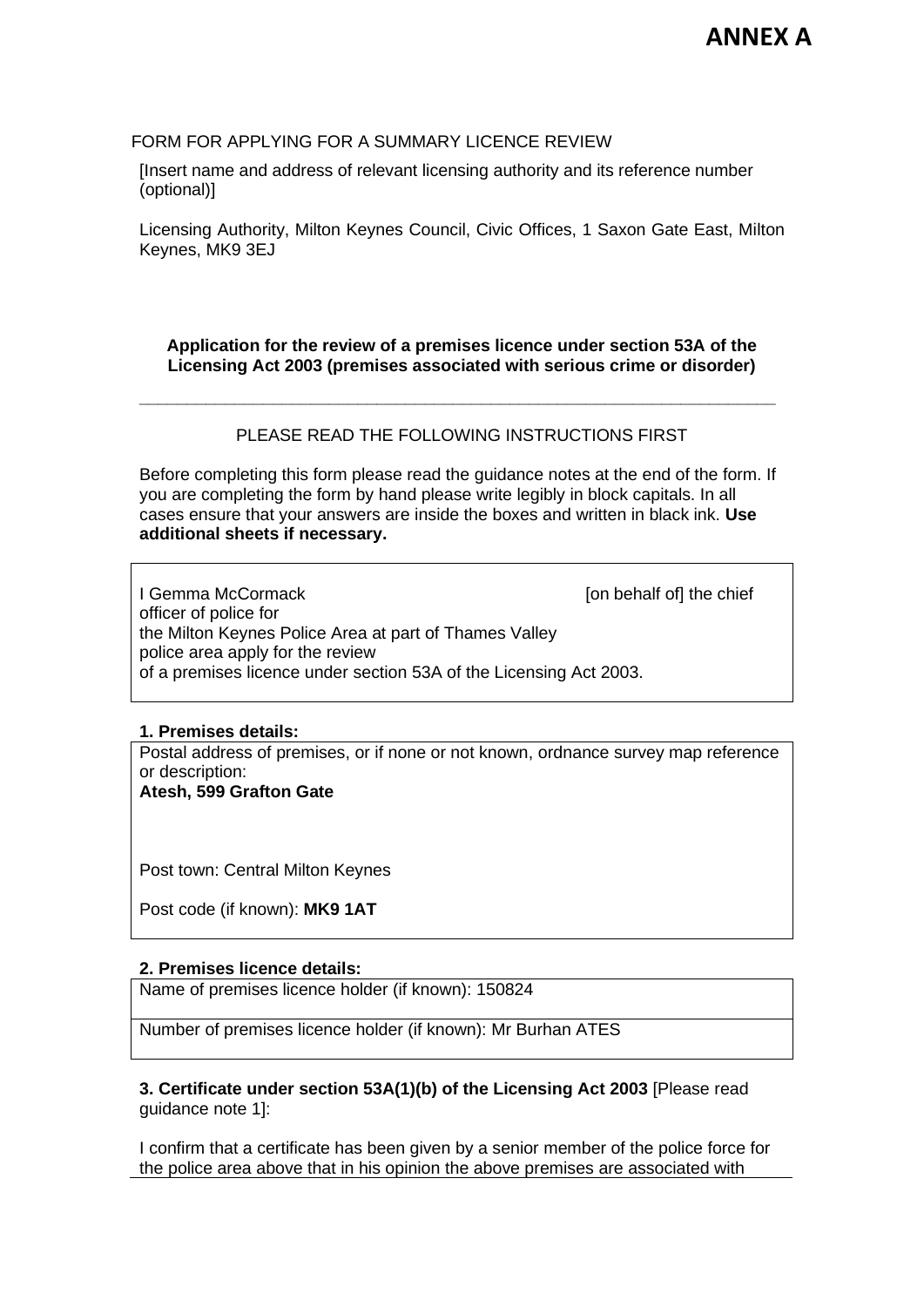serious crime or disorder or both, and the certificate accompanies this application.

*(Please tick the box to confirm)* **4. Details of association of the above premises with serious crime, serious disorder or both:** [Please read guidance note 2]

**At 01:30hrs on 27th December 2021, THAMES VALLEY POLICE received a call from MILTON KEYNES UNIVERSITY HOSPITAL stating that two males had presented with stab wounds at MKUH at approximately 01:20hrs. The first male had life altering injuries, the second male had life threatening injuries. The second male died on 28th December 2021 at MKUH. The investigation that followed identified that the males were stabbed following an altercation in the smoking area at ATESH, 599 GRAFTON GATE, CENTRAL MILTON KEYNES, MK9 1AT.**

**On police arrival at the premises, there were 10 door staff on duty at the premises and 2 managers, (the premises licence holder and a second manager). On speaking with officers door staff confirmed that there had been an altercation in the smoking area. They had seen a group leave the premises including a male who was injured and had blood on him. He sat on the ground by the door and then someone he was with took him by car away from the premises. Staff did not call emergency services. Two other males left the venue by climbing over the barrier at the smoking area and leaving by car.** 

**Officers asked to view the CCTV at the venue, whereby the managers were initially evasive. They were reluctant to show CCTV to officers straight away, instead stating that they would provide it at some point during the day. This was later provided, however the initial refusal is a breach of condition 2.2 of the premises licence, which states:**

**2.2 Recordings shall be made available on request of the police or authorised officers to view or remove for evidential purposes.** 

**The second manager was very argumentitive with officers, he also refused to provide his details to officers. He eventually provided name and contact information, but would not give officers his address.**

**Officers requested that the management closed the event to preserve the crime scene. Initially the managers refused to do this voluntarily, but after further officers attended and it was explained that the Police could use their own powers to close the venue, the managers agreed to close the venue.**

**Of the 10 door staff on duty, several of them were not displaying their SIA licence badges in a visible manner and 2 of them did not have their SIA licence badges on their person, (requirements of their SIA licence). Door staff were also not wearing body worn cameras, wearing wearing high visibility vests outside, or clearly identifiable as door supervisors inside the premises. This a breach of condition 2.6 of the premises licence, which states:**

**2.6 Door supervisors shall wear body cameras when on duty. They will have high visibility vests on outside the premises and be clearly identifiable in the premises. The total number of door supervisors shall be agreed with the police and the premises door supervisor policy. As a minimum one door supervisor shall be present for every 50 guests. A register of door supervisors will be kept**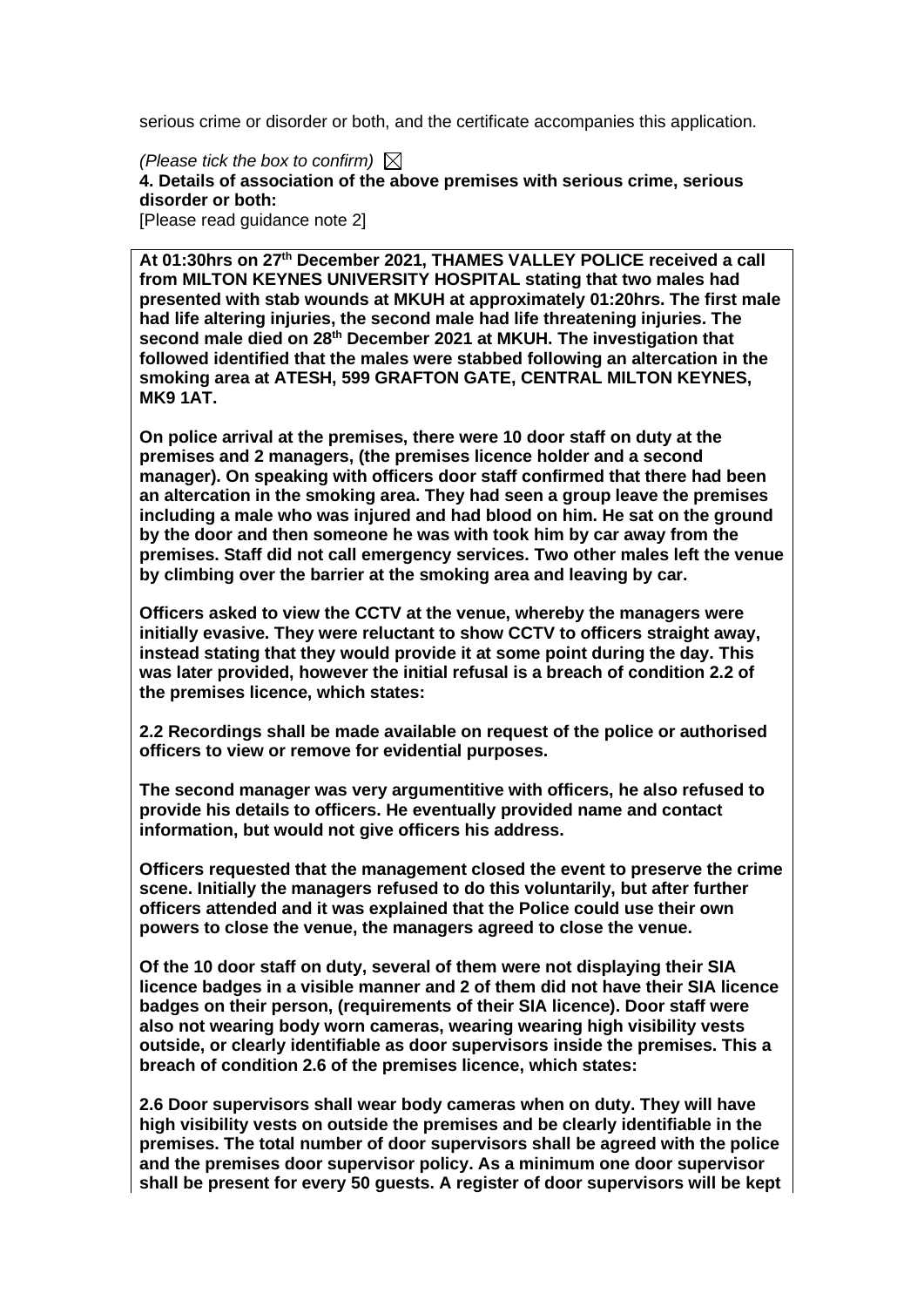**at the premises. All door supervisors shall receive relevant training in respect of the premises licence, a record of this training shall be kept.** 

**Thames Valley Police were also not informed prior to this event that it would be taking place. Whilst this is not a licence condition, condition 2.6 does refer to door supervisor numbers and door staff policy being agreed with the Police. When Mr ATES took over the licence from the previous business owner in August 2020, I met with Mr ATES at the premises whilst it was undergoing refurbishment. Thames Valley Police had had concerns with the "club night" events the previous owner had held, which as the licence still allowed for this type of event, we needed to ensure this would be suitably managed. Mr ATES assured me during this meeting, that the intention was to run the premises as a restaurant, with live lounge act style music and late night cocktail bar. He also assured me that if they were to run any music events that he would engage with me beforehand but he believed it would be unlikely this type of event would be held at the premises.** 

**Mr ATES is the sole premises licence holder and the designated premises supervisor. It is his responsibility to ensure licence conditions are complied with and that licensing objectives are promoted. The premises staff were ill prepared for the incident that occurred and any protocols in place for a violent incident were either not adhered to or unsuitable. Due to the serious nature of the incident and subsequent actions of the premises licence holder and his staff, it is our opinion that the most appropriate course of action would be to suspend the premises licence pending final review hearing. I intend to gather more information from the premises during the consultation period between hearing before submitting our final recommendation in relation to the licence.**

**In support of this application I enclose the following:**

**1. A Certificate Under Section 53A(1)(b) of the Licensingn Act 2003 signed by Superintendent Mark TARBIT marked Annex TVP1**

**2. A redacted GEN40 report from PC 4766 SMITH describing the incident and initial engagement with the premises marked Annex TVP2**

Signature of applicant: Gemma McCormack Date: 31/12/2021 Capacity: Licensing Officer

**Contact details for matters concerning this application:** Address: **Licensing, Milton Keynes Police Station, Thames Valley Police, 302 North Row, Central Milton Keynes, MK9 2DS**